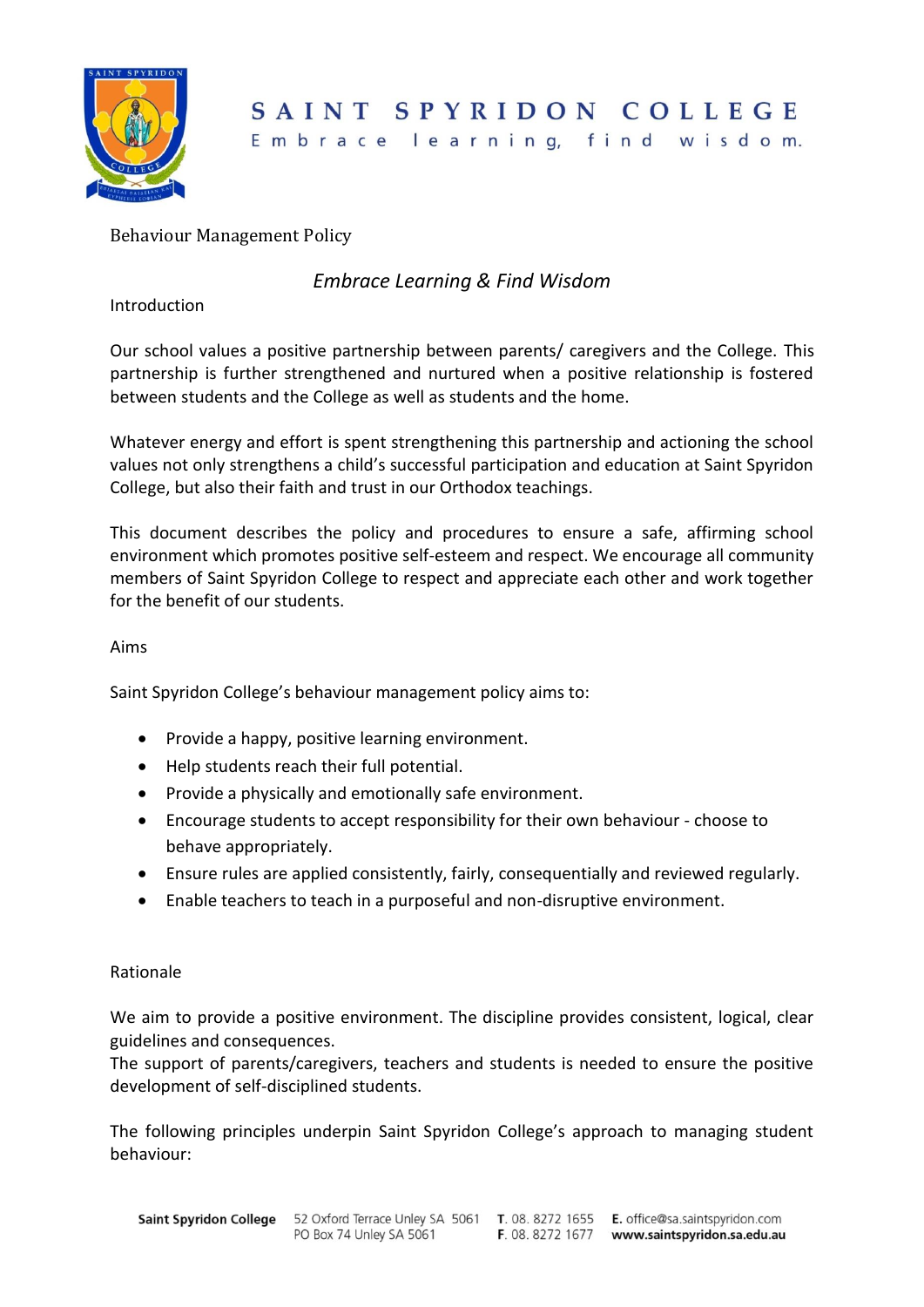Consistency: All staff implement the policy. Staff follow the procedures fairly and equitably so that issues of fairness and equity are minimised.

Process: The students learn a behavioural framework. Students can see a logical progression and a relationship between their behaviour and the consequences.

Counsel: We offer a means for the student to address the situation and assimilate strategies that will help them overcome similar situations in the future.

Responsibility: Students are responsible for their behaviour. The first step in changing the behaviour is an understanding that if they choose the behaviour, they are also choosing the consequences of the behaviour.

Communication: True education involves a partnership between the school and home. It is vital that the student's behaviour, both positive and negative, be reported to parents.

Relationships: It is recognised that positive working relationships between the students, staff and parents/caregivers is essential for mutual respect in the school community.

| Students have the RIGHT to:                                       | Students have the RESPONSIBILITY to:                                        |
|-------------------------------------------------------------------|-----------------------------------------------------------------------------|
| Learn in a purposeful and supportive                              | Display respectful, courteous and                                           |
| environment.                                                      | honest behaviour.                                                           |
| Work and play in a safe, secure,                                  | Ensure that their behaviour is not                                          |
| friendly and clean environment.<br>Respect, courtesy and honesty. | disruptive to the learning of others.<br>Ensure that the school environment |
| Equal treatment.                                                  | is kept neat, tidy and secure.                                              |
| Interact with others in an                                        | Ensure that they are punctual,                                              |
| atmosphere free from harassment                                   | polite, prepared and display a                                              |
| and bullying.                                                     | positive manner.                                                            |
| Express themselves.                                               | Behave in a way that protects the<br>$\blacksquare$                         |
|                                                                   | safety and wellbeing of others.                                             |
|                                                                   | Ensure their behaviour does not<br>intimidate others.                       |
|                                                                   |                                                                             |
|                                                                   |                                                                             |
| Staff have the RIGHT to:                                          | Staff have the RESPONSIBILITY to:                                           |
| Respect, courtesy and honesty.                                    | Model respectful, courteous and                                             |
| Teach in a safe, secure and clean                                 | honest behaviour.                                                           |
| environment.                                                      | Ensure that the school environment                                          |
| Teach in a purposeful and non-                                    | is kept neat, tidy and secure.                                              |
| disruptive environment.                                           | Establish positive relationships with<br>$\blacksquare$                     |
| Cooperation and support from                                      | students.                                                                   |
| parents in matters relating to their<br>children's education.     | Ensure good organisation and<br>$\blacksquare$                              |
| To be the FIRST point of contact if<br>$\blacksquare$             | planning.<br>Report student progress to parents/<br>4                       |
| there is an issue or concern with one                             | caregivers.                                                                 |
| of their students.                                                | Be vigilant about bullying and<br>$\overline{\phantom{0}}$                  |
|                                                                   | ensure all students are aware of the                                        |
|                                                                   | school's policy.                                                            |

Responsibilities & Rights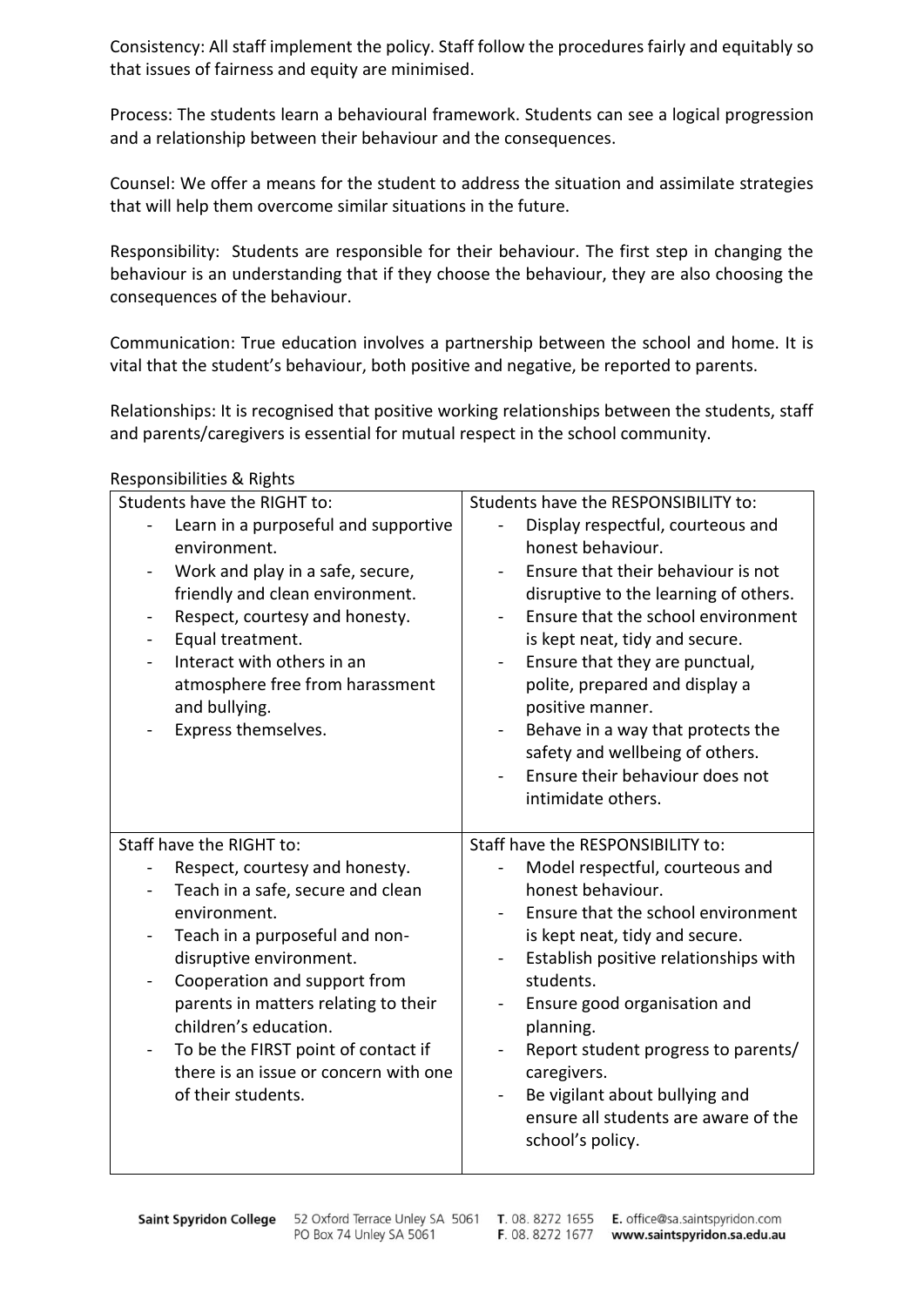| Parents have the RIGHT to:                                                                                                                                                                                                                                                                                                                                                                                                                 | Parents have the RESPONSIBILITY to:                                                                                                                                                                                                                                                                                                                                                                                                                                                                                                                                                                                                                                                                                                                                                          |
|--------------------------------------------------------------------------------------------------------------------------------------------------------------------------------------------------------------------------------------------------------------------------------------------------------------------------------------------------------------------------------------------------------------------------------------------|----------------------------------------------------------------------------------------------------------------------------------------------------------------------------------------------------------------------------------------------------------------------------------------------------------------------------------------------------------------------------------------------------------------------------------------------------------------------------------------------------------------------------------------------------------------------------------------------------------------------------------------------------------------------------------------------------------------------------------------------------------------------------------------------|
| Respect, courtesy and honesty.<br>Be informed of curriculum material,<br>behaviour management procedures<br>and decisions affecting their child's<br>health and welfare.<br>Be informed of their child's<br>progress.<br>Be heard in appropriate forum on<br>matters related to their child.<br>Expect that bullying will be dealt<br>with.<br>Cooperation and support from<br>teachers in matters relating to their<br>child's education. | Model respectful, courteous and<br>honest behaviour.<br>Ensure that their child attends<br>school and attends on time.<br>Support the school in implementing<br>behaviour management strategies,<br>particularly in relation to their own<br>child.<br>Ensure that the physical and<br>emotional condition of their child is<br>at an optimum for effective learning.<br>Ensure that their child is provided<br>with appropriate materials to make<br>effective use of the learning<br>environment.<br>Support the school in providing a<br>meaningful and adequate education<br>for their children.<br>Inform the school about bullying<br>when appropriate<br>Ensure that they support the school<br>dress code.<br>Ensure that they read and respond<br>to communication from the school. |
|                                                                                                                                                                                                                                                                                                                                                                                                                                            |                                                                                                                                                                                                                                                                                                                                                                                                                                                                                                                                                                                                                                                                                                                                                                                              |

## School Values 2017

#### **Respect**

- Respect for oneself, others and the College community.

#### **Learning**

- Learn in a purposeful and supportive school environment.

#### **Honesty**

- Honesty with oneself, others and God.

## **Safety**

- Contribute towards a safe learning environment for all.

## **Faith**

- Our Orthodox Christian faith provides our students with strength in facing challenges and their responsibilities in their love of God, interactions with others and their environment.

## **Responsibility**

- Responsibility towards one's family, teachers, and community, and maintaining all school values and expectations to reach educational goals and grow in faith.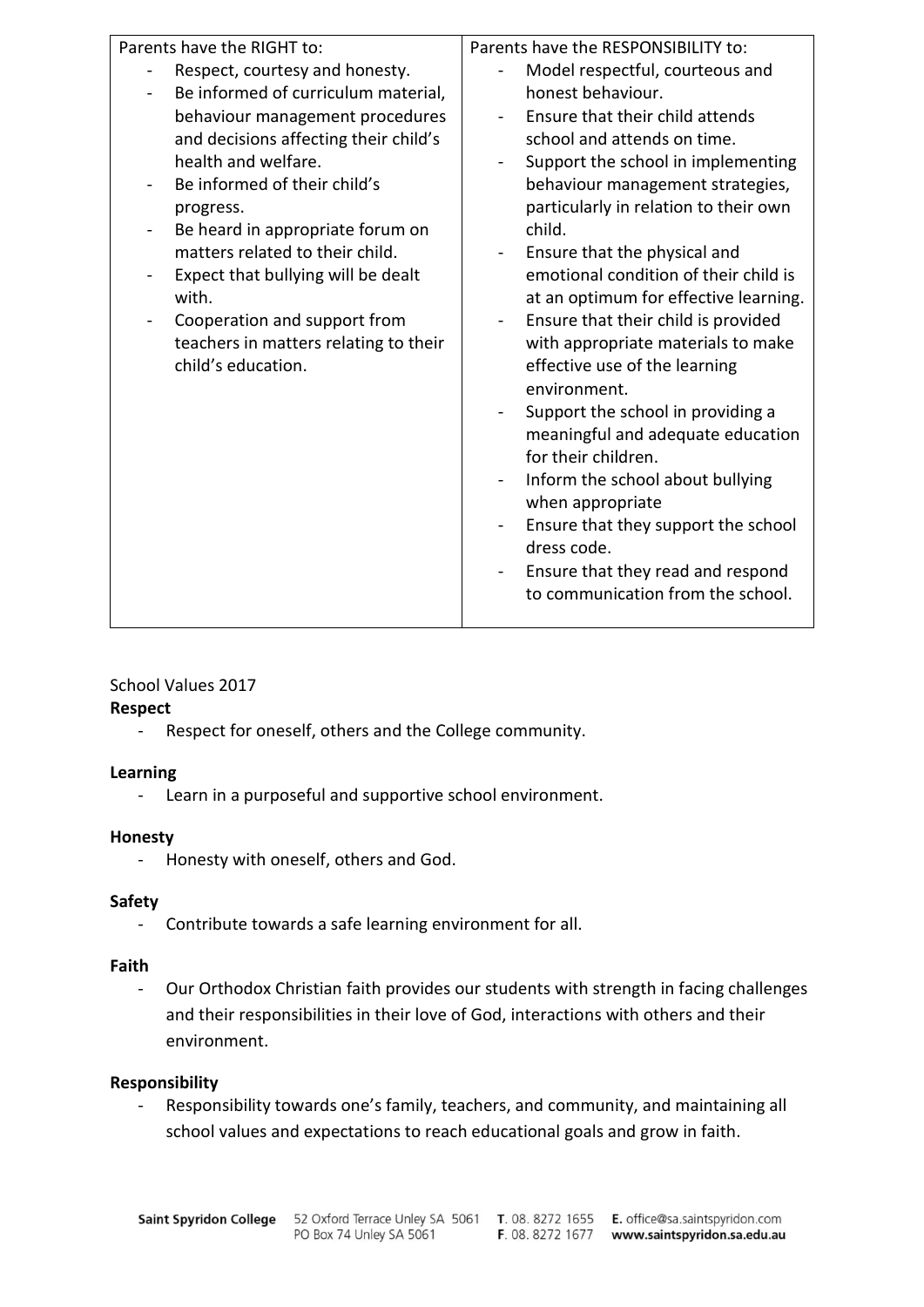School Expectations

- 1) Respect the rights of others
- 2) Let others learn
- 3) Be prepared, on time and dressed in the appropriate uniform
- 4) Respect personal and school property
- 5) Act in a safe and caring manner
- 6) Be honest and truthful

### Step Process

The following is an outline of the steps that all teachers will take when inappropriate behaviour is being displayed.

### Step 1:

Student is given a warning identifying inappropriate behaviour and its effect(s).

## Step 2:

- 1. Student is sent to a time out space within the teacher's sight (length of time determined by teacher). During this time there is to be no contact with anyone other than the classroom teacher.
- 2. Teacher arranges a time with the student to discuss:
	- A. What happened?
	- B. Who has been affected by the behaviour?
	- C. What needs to happen to restore effective teaching and learning?

#### Step 3:

- 1. Student is sent to the focus room.
- 2. Next available opportunity, the teacher completes an incident report and negotiates strategies with the student to restore effective teaching and learning.
- 3. Teacher sends incident report home (in diary and via email) to be signed and returned by the parent/ caregiver by the next day.
- 4. Completed incident report recorded in student file.
- 5. Teacher contacts parent/caregiver (i.e. diary note, email or phone call) to discuss the incident.
- 6. If a student receives an incident report they will also be excluded from extracurricular activities (i.e. excursions and sports teams etc.) for that week.